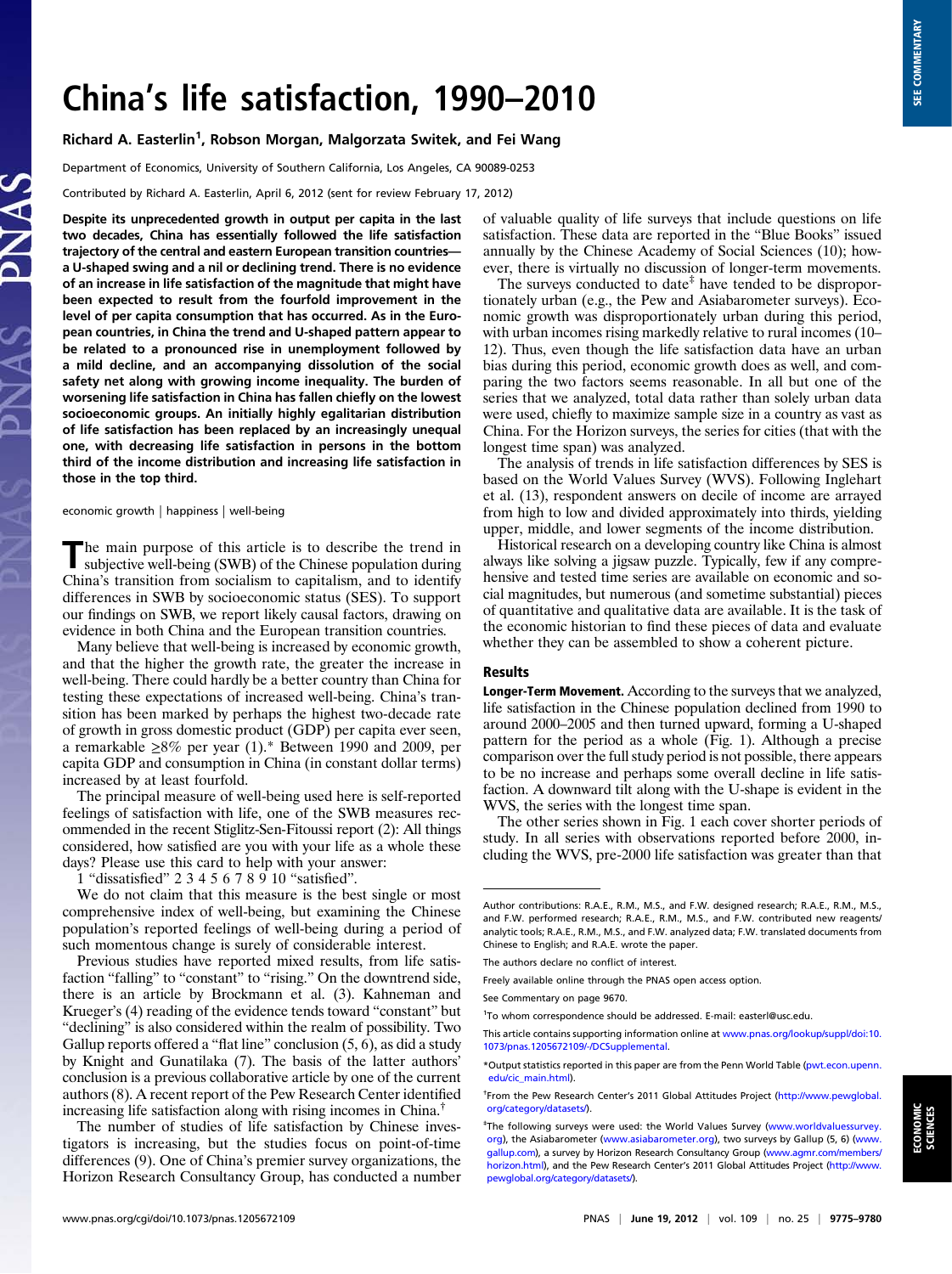

Fig. 1. Mean life satisfaction in six series, 1990-2010 ([Table S1\)](http://www.pnas.org/lookup/suppl/doi:10.1073/pnas.1205672109/-/DCSupplemental/pnas.201205672SI.pdf?targetid=nameddest=ST1). The integer response options of the series are WVS, 1–10; Gallup 1, 1–4; AB, 1–5; Gallup 2, 0–10 except 1999 and 2004, 1–10; Horizon, 1–5, except 1997–1999 and 2001, 1–4; Pew, 0–10. Series with response options of 1–4 or 1–5 are plotted to twice the scale of series with response options of 1–10 and 0–10. Survey questions are provided in [SI Text](http://www.pnas.org/lookup/suppl/doi:10.1073/pnas.1205672109/-/DCSupplemental/pnas.201205672SI.pdf?targetid=nameddest=STXT).

in the 2000–2005 trough. Similarly, life satisfaction was greater after 2005 than during the 2000–2005 trough, with the slight exception of the Asiabarometer series. For series with observations reported before and after the trough, the posttrough life satisfaction values are almost always lower than the pretrough values. The sole exception is the Gallup 2 series, but in this case the pretrough date, 1999, is virtually part of the trough.

The WVS series registered a decline in life satisfaction of 0.53 point on a scale of 1–10 from 1990 to 2007. To get a better idea of the trend for the full study period, we can examine how the likely change from 2007 to 2010 compares with the 0.53-point decline before 2007. An estimate of the post-2007 change may be based on three series. Extrapolating the 2007 WVS value to 2010 based on the increases in these series ([SI Text](http://www.pnas.org/lookup/suppl/doi:10.1073/pnas.1205672109/-/DCSupplemental/pnas.201205672SI.pdf?targetid=nameddest=STXT)) yields options from a low of 0.03 point in the Pew series to 0.18 point using the Gallup 2 series 2011 value for the terminal observation. These post-2007 increases are much smaller than the 0.53-point decline from 1990 to 2007, supporting the conclusion of a nil or declining trend over the full study period.

Indeed, it might be argued that the trend from 1990 to 2010 suggested by the present data is overstated in a positive direction, because of relatively poor coverage of the "floating population" (i.e., persons living in places other than where they are officially registered) in urban areas. The life satisfaction of persons who migrate to urban areas is typically lower than that of the urbanborn population (14); thus, an increase in the proportion of the floating population in urban areas would tend to lower average life satisfaction for the urban population as a whole. Between 1990 and 2010, the floating population rose substantially, from perhaps 7% to 33% of the total urban population (15–17), exerting an increasingly negative impact on average urban life satisfaction. If the floating population is not as well covered in the life satisfaction surveys as their urban-born counterparts, then this negative impact is understated, and thus the full period trend is biased upward.

Of note, there is no evidence of a substantial uptrend in life satisfaction of the magnitude that might have been expected given the fourfold increase in GDP per capita over the study period. In the happiness literature, the point-of-time (cross-sectional) relationship of happiness to GDP per capita is often used to infer the likely life satisfaction changes over time as GDP per capita increases (18–20). Based on the international cross-sectional regression relationship between life satisfaction and GDP per capita in the 1990 WVS data, life satisfaction in China would have been expected to increase by 0.60 point from 1990 to 2010 due to the fourfold increase in GDP per capita during this period. If alternatively, the relationship of life satisfaction to GDP per capita proposed by Stevenson and Wolfers (21) is used, then the expected increase would be approximately 1 full point. There is little indication of such a sizeable full-period increase in the present data.

Recognition of the U-shape of the Chinese population's changing life satisfaction leads to a consistent explanation for the mixed results of previous studies. The series analyzed by those inferring a declining trend tend to fall in the early, declining segment of the U-shaped curve (3, 4), whereas those finding a pattern of constancy straddle the 2000–2005 trough (5–8). In the Pew series, an upward trend resulted from the survey start date falling in the 2000– 2005 trough.

The finding of a life satisfaction trough for China around 2000–2005 is reminiscent of a similar result reported for Latin America, in which life satisfaction in 1994–2006 also showed a U-shape, bottoming out around 2002 (22). It is possible that similar life satisfaction troughs occurred around this time in other developing countries given the serious setback to world economic growth in general in the first part of the decade of 2000–2010 (23, 24).

China's long-term movement of life satisfaction is similar to that seen in other transition countries, with a decline early in the transition followed by recovery. China's initial decline in life satisfaction of 0.76 point from 1990 to the 2001 trough WVS observation is of the same order of magnitude as, but a little smaller than, the average value of 0.91 point in the six European transition countries for which similar peak-to-trough changes can be calculated (i.e., the former German Democratic Republic, Estonia, Latvia, Lithuania, Belarus, and Russia). Such sizeable declines in life satisfaction are quite rare (25).

In the European transition countries, as for China, it is doubtful that the recovery raises life satisfaction above pretransition values (25). In China, however, the average level of life satisfaction from 1990 to 2007 (>6.5 according to the WVS) was higher than that in most of the European transition countries during that period.

As noted previously, life satisfaction and GDP per capita are significantly positively correlated in point-of-time international comparisons. The 1990 WVS value for life satisfaction in China is high relative to its GDP per capita. Of the 35 countries in the 1990 WVS for which GDP per capita estimates are available, China ranks 18th in terms of life satisfaction, just below most of the developed countries. In terms of GDP per capita, it ranks 33rd.

The 1990 WVS value supports the argument that life satisfaction in China has not increased and might have even declined in the last two decades. But is this value credible? One reason to believe that it is credible, is that in 1990 virtually all socioeconomic groups in China, from the lowest stratum to the highest stratum, reported high and fairly similar mean levels of life satisfaction, all exceeding 7.0. These high levels were seen across the distributions by education, occupation, and income. Thus, the high overall average cannot be attributed to a disproportionate representation of groups with high life satisfaction in the survey.

In addition, China's 1990 mean life satisfaction value of 7.29 is virtually identical to the value of 7.26 in the fragmentary pretransition data for the Soviet Union, whose labor and wage policies served as the model for communist China (11, 25). Moreover, life satisfaction inequality was also similar in the two countries in 1990 [\(Table S2](http://www.pnas.org/lookup/suppl/doi:10.1073/pnas.1205672109/-/DCSupplemental/pnas.201205672SI.pdf?targetid=nameddest=ST2)).

Confidence in the 1990 WVS data is further bolstered by the fact that the internal structure of the dataset is much like that observed in happiness datasets for other countries. A microeconomic happiness regression of the usual type (18, 26, 27) yields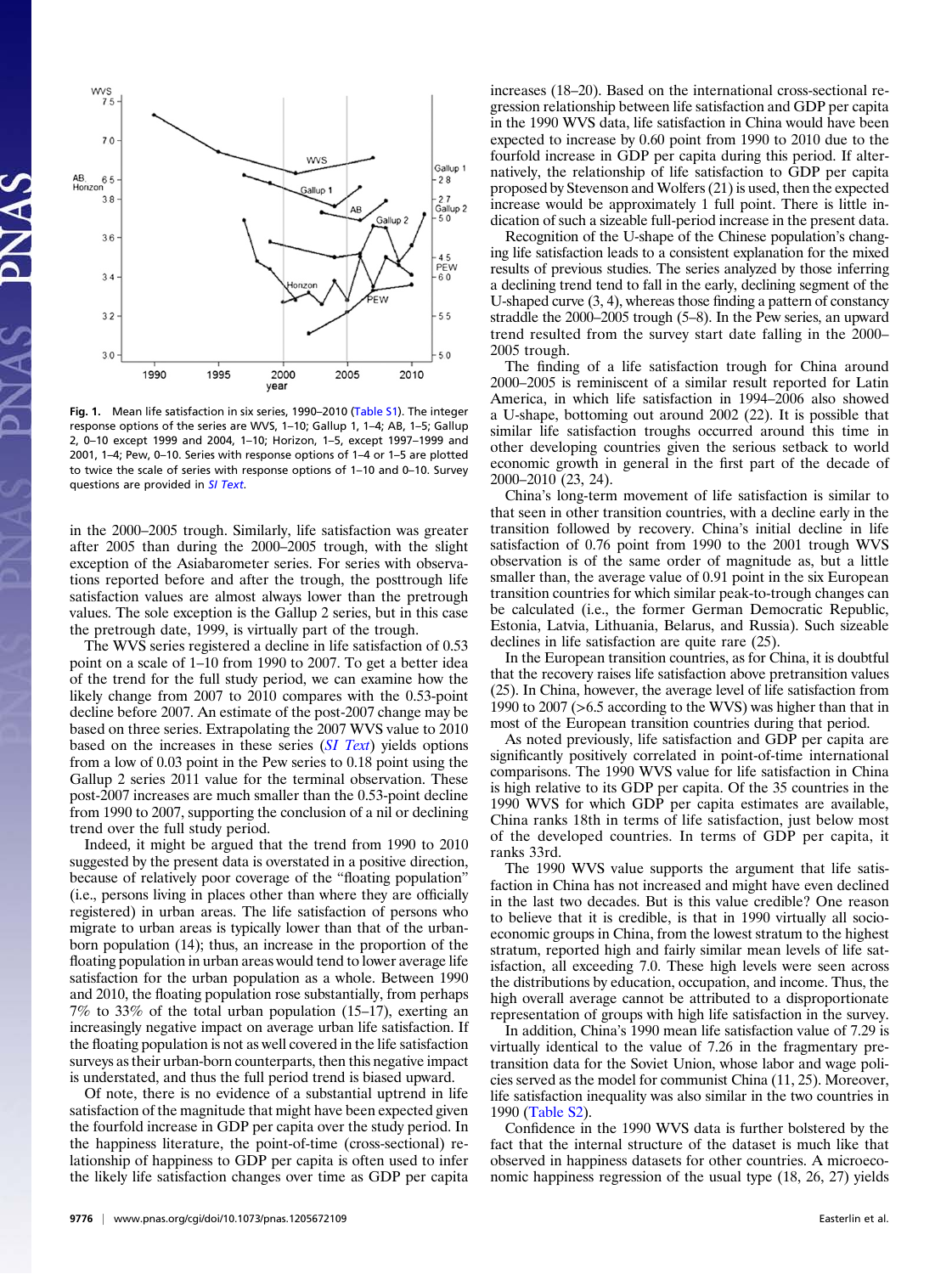coefficients on such variables as age, marital status, income, health, and unemployment with signs similar to those commonly reported in other countries. These coefficients are not always significant, probably because of the low degree of variability in life satisfaction in the 1990 data for China. A 1990 microeconomic regression for Russia yielded results similar to those for China in terms of both the signs and lack of significance of the coefficients.

Finally, as discussed in more detail later, the high 1990 level of life satisfaction in China was consistent with the low unemployment rate and extensive social safety net prevailing at that time. Urban workers were essentially guaranteed life-time positions and associated benefits, including subsidized food, housing, health care, child care, and pensions, as well as jobs for grown children (11, 28).

Historical Context. The U-shaped pattern of life satisfaction in China for 1990–2010 largely mirrors an inverted U-shape in the urban unemployment rate (29–31) (Fig. 2). The unemployment rate rose markedly in the 1990s, peaked in 2000–2005, and then declined somewhat therafter, although remaining above its initially very low level. (For a valuable assessment of China's unemployment data, including the officially registered unemployed, see ref. 30).

The growth rate of GDP moved somewhat inversely to the unemployment rate but bottomed out earlier, at 1997–2001, at a still-healthy average of 3.6% per year (32). The inflation rate, as measured by the Consumer Price Index, trended upward in 1990–1997, leveled off through 2003, and then increased again thereafter, albeit at a slower rate (33). Based on the literature (34), low inflation would be expected to be associated with increased life satisfaction; however, reported life satisfaction was lowest during the period of lowest inflation in China.

The causality suggested by the inverse swings in life satisfaction and the unemployment rate is consistent with the association between unemployment and decreased life satisfaction reported in the happiness literature (26, 35–37). Moreover, the evidence indicates that life satisfaction is decreased not only for those who become unemployed, but also for employed persons, presumably due to the anxiety created by a worsening labor market (34).

The apparent link between life satisfaction and unemployment is also supported by the Chinese population's sensitivity to economic conditions evidenced by their responses to the following question asked in the Pew surveys: "Now thinking about our economic situation, how would you describe the current economic situation in China: Is it very good, somewhat good, somewhat bad, or very bad?" In 2002, when the unemployment



Fig. 2. Urban unemployment rate (percent of labor force) in three series, 1988–2008 [\(Table S3\)](http://www.pnas.org/lookup/suppl/doi:10.1073/pnas.1205672109/-/DCSupplemental/pnas.201205672SI.pdf?targetid=nameddest=ST3). (Source: refs. 29–31.)

rate was at or near its highest point, almost half (48%) of the respondents answered "somewhat bad" or "very bad." In 2007, when the unemployment rate had decreased substantially, although still exceeding the 1990 level, this percentage had decreased to 14%, and in 2010 it had dropped to 7%. In those years, life satisfaction according to the responses to the Pew survey's question on "ladder of life" rose from 5.27 in 2002 to 5.82 in 2007 and to 5.85 in 2010.

It might be conjectured that the U-shaped pattern of life satisfaction is related not to the movement in the unemployment rate, but rather to the U-shaped swing in the growth rate of GDP per capita described earlier. A problem with this supposition is that it raises the question of why the growth rate of GDP per capita, which showed a trough in 1997–2001, would affect life satisfaction with a lag of several years. Moreover, this supposition cannot account for the similar life satisfaction trajectories seen in China and the European transition countries despite markedly dissimilar output patterns. The explanation for the Ushaped life satisfaction pattern that fits the situations in both China and Europe is the movement of labor market conditions, as indexed by the unemployment rate, not the growth of output.

The movement of China's unemployment rate is partly a reflection of the world economy. As noted, there was a significant slowdown in world economic growth at the start of the millennium, and countries substantially dependent on exports, such as China, felt the impact of declining foreign demand  $(23, 24)$ . More importantly, however, the movement in China's unemployment rate is a result of government policies and reflects the deterioration of the social safety net that had prevailed under socialism. China's urban labor market before reform has been characterized as an "iron rice bowl" and "mini welfare state" (11). As was mentioned, workers in state-owned enterprises (SOEs), the firms that accounted for the bulk of urban employment, had permanent jobs and an extensive employer-provided social safety net (11, 28). From an economic standpoint, this system was highly inefficient and lacked incentives, but it did ensure income security for urban workers and was very egalitarian.

In 1994, in the face of continuing inefficiency and unprofitability of SOEs, the government initiated a restructuring program that quickly evolved into what has been called "a draconian policy of labor shedding" (11). The resulting rise in unemployment, although cushioned somewhat by an urban layoff program that provided some temporary safety net benefits (xiagang), was aggravated by increasing rural-to-urban movement as policies restricting internal migration were gradually relaxed (28). As noted in a World Bank report, "by all measures, SOE restructuring had a profound effect on the functioning of the labor market and the welfare of millions of urban workers. Most urban centers experienced a sharp rise in unemployment and a large reduction in labor force participation as many older and discouraged workers left the workforce" (38). SOE restructuring also meant "the end of the 'iron rice bowl' of guaranteed lifetime employment and benefits for urban workers" (38).

Beginning around 2004, the rate at which SOEs were downsized diminished sharply. Between 1995 and 2003, reduced employment in SOEs far exceeded increased employment elsewhere in the urban sector; thereafter, the situation was reversed, and the unemployment rate declined somewhat (29, 31).

Labor market developments are similar in China and the European transition countries, including the emergence of significant unemployment, a decline in the proportion of employed persons in the working age population due to a substantial drop in the labor force participation rate of women and older workers (25, 38), and a greatly diminished social safety net with the transition to free market conditions. A recent World Bank report (39) on China's unemployment insurance system states that "the level of benefits remains low and provides a much lower income replacement rate than other countries." Much the same is true of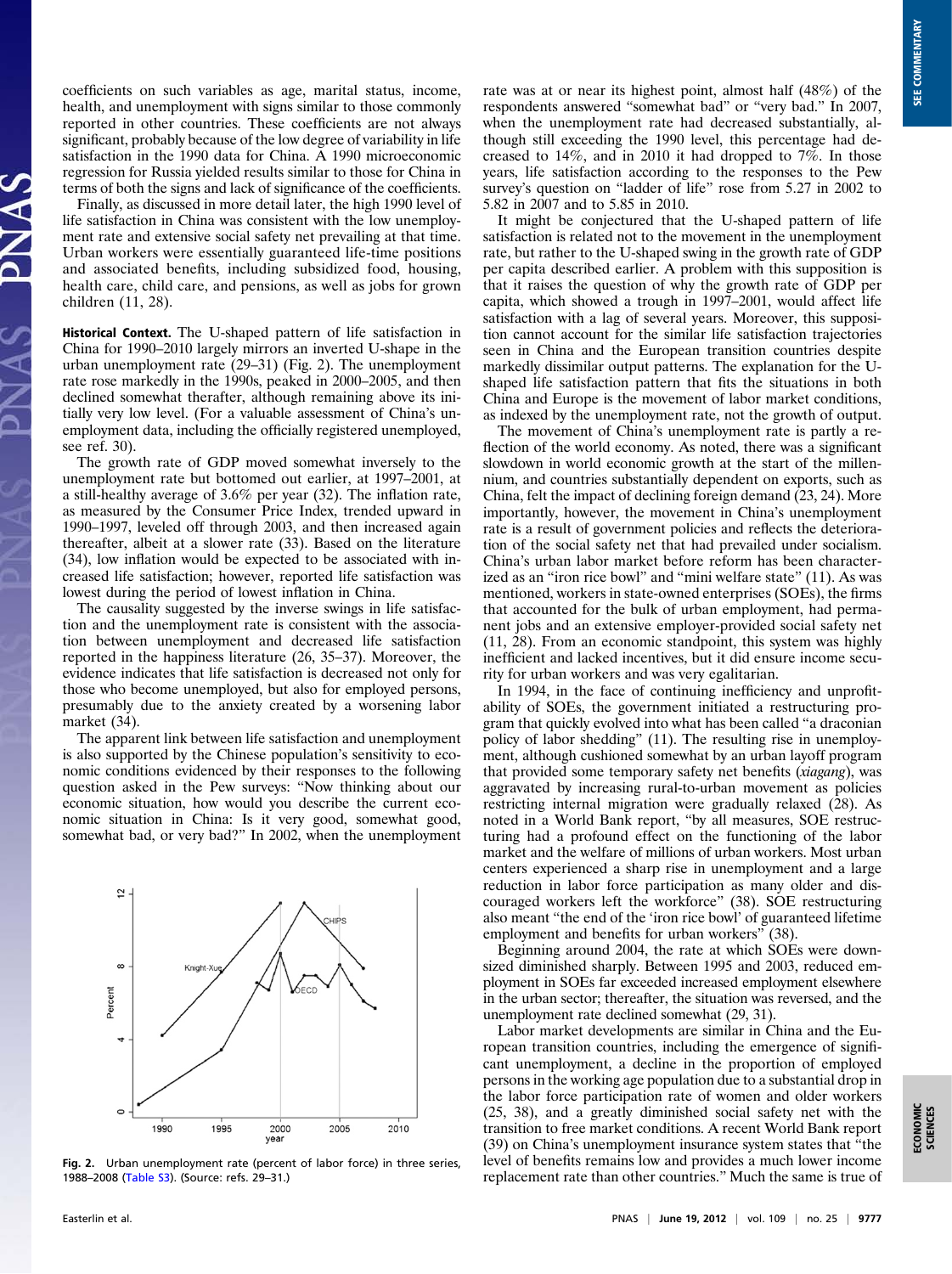the present pension system, which has been characterized as a "patchwork of arrangements" whose "effective replacement rates are fairly low and projected to decline further" (40). Rural migrants to urban areas, numbering well over 100 million, typically have little or no safety net coverage (41).

Unlike in Europe, average real wages in China rose markedly in the course of the transition, in concert with the very high rate of GDP growth. The fact that life satisfaction in China failed to increase noticeably along with income and output and has a similar U-shape as that in the European transition countries is indicative of the fundamental importance of employment and the social safety net in determining the course of life satisfaction.

Socioeconomic Differentials. In terms of life satisfaction, China has moved from one of the most egalitarian countries to one of the least. The beneficiaries of the transition have been the higherincome and better-educated segments of the population, whose life satisfaction has increased. The lower-income segments of the population have experienced a substantial decline in life satisfaction, however. In 1990, the proportion of respondents reporting a high level of life satisfaction (i.e., a value of 7–10 on a scale of 1–10) was similar in those in the top third of income distribution and those in the bottom third (68% vs. 65%). By 2007, this percentage had risen slightly to 71% for the top income group, but had plummeted to 42% for the bottom income group (Fig. 3, Upper). China's trend of life satisfaction differences by SES is typical of transition countries (25) and closely parallels that seen in Russia ([Table S2\)](http://www.pnas.org/lookup/suppl/doi:10.1073/pnas.1205672109/-/DCSupplemental/pnas.201205672SI.pdf?targetid=nameddest=ST2).

Although incomes have increased for all income groups, China's transition has been marked by a sharp increase in income inequality (11, 42–44). This increasing income inequality is related to the growing urban–rural disparity in income, increased income differences in both urban and rural areas, and the significant increase of unemployment in urban areas associated with restructuring (44). Knight and Song (11) pointed out that "in adopting its reform policies...[China's] leadership espoused output objectives above all else. Where there was a conflict between efficiency objectives and equality objectives, egalitarianism was played down." The trend toward increasing SES-related differences in life satisfaction and income is consistent with this observation.

One indication of the close association between increased inequality of life satisfaction and increased income inequality is the pattern of responses to the WVS question "How satisfied are you with the financial situation of your household?" in the three income groups. This pattern closely followed that for life satisfaction, with a clustering in 1990 and a marked divergence by 2007 (Fig. 3, Bottom Left). As in the case of life satisfaction, the trend in financial satisfaction is upward for the highest income group and noticeably downward for the lowest income group.

The growing disparity in life satisfaction also reflects the dissolution of the social safety net, which provided universal health care among other benefits. This is evidenced by the responses to the WVS question: "How would you describe your health these days? Would you say it is very good, good, fair, poor, or very poor?" In 1990, the proportion responding "very good" or "good" was clustered around 56% in all three income categories, with a difference of only 4 percentage points between the top and bottom tertiles (Fig. 3, Bottom Right). By 2007, this difference had widened to 28 percentage points, with the upper third improving and the lower third worsening. It seems plausible that these disparate trends reflect the adverse impact on the lower income population of the increased costs of health care resulting from the marketization of health care services. According to an Organization for Economic and Development Cooperation report, "economic restructuring undermined the health care system, which became increasingly privately financed, though remaining largely publiclyprovided. While the population's health status was improving, a rising number of people were priced out of treatment or fell into poverty because of health care costs" (40).

## **Discussion**

Despite an unprecedented rate of economic growth, China's life satisfaction over the last two decades has largely followed the trajectory seen in the central and eastern European transition countries—a decline followed by a recovery, with no change or a declining trend over the period as a whole. There is no evidence of a marked increase in life satisfaction in China of the magnitude that might have been expected based on the fourfold increase in the level of per capita consumption during that period. In its transition, China has shifted from one of the most egalitarian countries in terms of distribution of life satisfaction to one of the least egalitarian. Life satisfaction has declined markedly in the lowest-income and least-educated segments of the population, while rising somewhat in the upper SES stratum.

The time series data on SWB underlying these conclusions are derived from six surveys conducted by five different survey organizations, and together they show a remarkably consistent



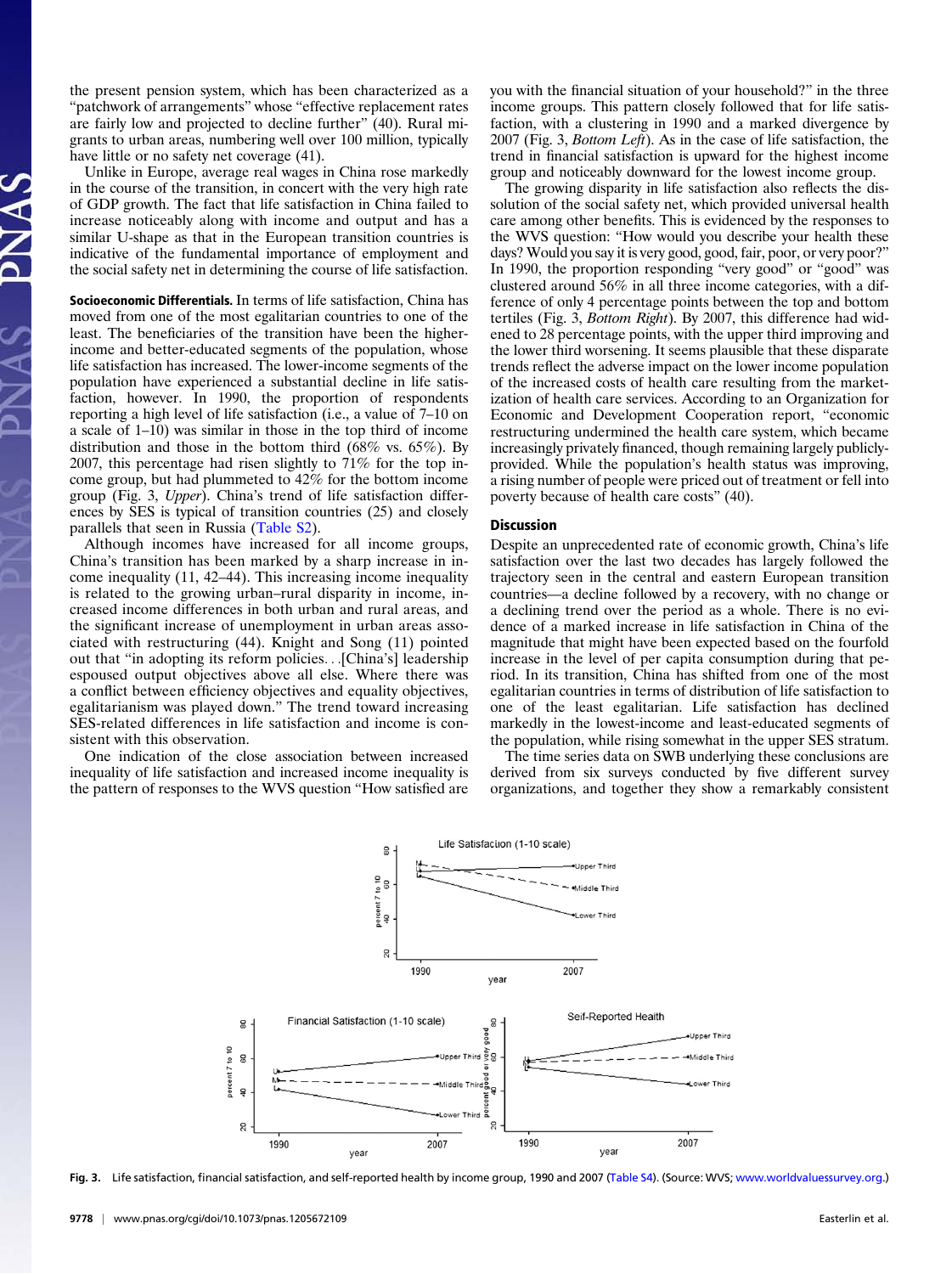pattern. The similarity of China's experience to that of the European transition countries and particularly its role model under communism, the Soviet Union, lends credence to these results. China's pattern is also consistent with that seen in other highexport countries that are subject to the vicissitudes of the world economy. It is pertinent to note that China's apparently nil trend is reminiscent of that seen in Japan after its takeoff from a quite low initial level of GDP per capita in the late 1950s (8, 25).

Moreover, the life satisfaction pattern in China fits with the historical context. The factors shaping life satisfaction in China appear to be essentially the same as those in the European transition countries – the emergence and rise of substantial unemployment, dissolution of the social safety net, and growing income inequality. The failure of China's life satisfaction to increase despite its differing output experience—a rapid increase versus the collapse and recovery of output in the European countries—suggests that employment and the social safety net are critically important factors in determining life satisfaction.

One may reasonably ask how it is possible for life satisfaction not to improve in the face of such a marked advance in per capita GDP from a very low initial level? In answer, it is pertinent to note the growing evidence of the importance of relative income comparisons and rising material aspirations in China, which tend to negate the effect of rising income (3, 7, 45–48). These findings are consistent with the view common in the happiness literature that the growth in aspirations induced by rising income undercuts the increase in life satisfaction related to rising income itself (49–53).

Moreover, there is more to life satisfaction than material goods. Other factors include home life and the need for a secure job to support it, health, friends and relatives, and the like. It is possible that the lack of a marked uptrend in overall life satisfaction in China might reflect an adverse impact on life satisfaction of changes in such factors as these, as has been true of the transition experience of East Germany, for which data on such circumstances are available (25).

A common assertion, based on point-of-time comparisons of nations, is that at low levels of GDP per capita, economic growth increases life satisfaction, but this effect diminishes beyond some point (18–20, 54). It would be hard to find a better historical test of this than China, where the material quality of life has soared in the last two decades from a very low initial level. However, China's experience demonstrates once again that the cross-sectional relationship of life satisfaction to GDP per capita is a poor and misleading predictor of actual historical experience, as has been reported previously (8, 22, 25, 55).

- 1. Chen JG, Liu SC, Wang TS, eds (2011) The China Economy Yearbook: Analysis and Forecast of China's Economic Situation (Brill, Leiden), Vol 5.
- 2. Stiglitz JE, Sen A, Fitoussi J-P (2008) Report of the Commission on the Measurement of Economic Performance and Social Progress. Available at: [www.stiglitz-sen-](http://www.stiglitz-sen-fitoussi.fr)fitoussi.fr. Accessed October 20, 2011.
- 3. Brockmann H, Delhey J, Welzel C, Yuan H (2009) The China puzzle: Falling happiness in a rising economy. J Happiness Stud 10:387–405.
- 4. Kahneman D, Krueger AB (2006) Developments in the measurement of subjective well-being. J Econ Perspect 20:3–24.
- 5. Burkholder R (2005) Chinese far wealthier than a decade ago—but are they happier? The Gallup Organization. Available at [http://www.gallup.com/poll/14548/chinese-far](http://www.gallup.com/poll/14548/chinese-far-wealthier-than-decade-ago-they-happier.aspx)[wealthier-than-decade-ago-they-happier.aspx](http://www.gallup.com/poll/14548/chinese-far-wealthier-than-decade-ago-they-happier.aspx). Accessed January 27, 2006.
- 6. Crabtree S, Wu T (2011) China's puzzling flat line. Gallup Management Journal Available at: [http://gmj.gallup.com/content/148853/china-puzzling-](http://gmj.gallup.com/content/148853/china-puzzling-flat-line.aspx#1)flat-line.aspx#1 Accessed February 1, 2012.
- 7. Knight J, Gunatilaka R (2011) Does economic growth raise happiness in China? Oxf Dev Stud 39:1–24.
- 8. Easterlin RA, Sawangfa O (2010) International Differences in Well-Being, eds Diener E, Helliwell JF, Kahneman D (Oxford Univ Press, New York), pp 166–216.
- 9. Chen Z, Davey G (2008) Happiness and subjective well-being in mainland China. J Happiness Stud 9:589–600.
- 10. Chinese Academy of Social Sciences (2011) Blue Book of China's Society: Society of China Analysis and Forecast (Social Sciences Academic Press, China) (in Chinese).
- 11. Knight J, Song L (2005) Towards a Labour Market in China (Oxford Univ Press, New York).

In policy circles, subjective well-being is receiving increasing attention as a complement or alternative to GDP per capita as a measure of well-being (2). There could hardly be a more dramatic example than China for testing the comparative significance of the two measures. The GDP measure registers the spectacular average improvement in material living conditions, whereas the measure of life satisfaction demonstrates that among ordinary people, especially the less-educated and lower income segments of the population, life satisfaction has declined noticeably as material aspirations have soared and concerns have arisen about such critical matters as finding and holding a job, securing reliable and affordable health care, and providing for children and the elderly. Clearly, life satisfaction is the more comprehensive and meaningful indicator of people's life circumstances and well-being.

It would be a mistake to conclude from the life satisfaction experience of China, and the transition countries more generally, that a return to socialism and the gross inefficiencies of central planning would be beneficial. However, our data suggest an important policy lesson, that jobs and job and income security, together with a social safety net, are of critical importance to life satisfaction. In the last few years, the government of China has begun serious efforts to repair the social safety net (39, 40, 56). These efforts are an encouraging portent for the future life satisfaction of the Chinese population, particularly for the least advantaged segments.

## Materials and Methods

The life satisfaction data used here are from six surveys conducted by five different survey organizations and span various segments of the years 1990– 2010. Most of the surveys ask about overall life satisfaction, but several refer to roughly equivalent concepts, such as "happiness" and "ladder of life." The questions vary somewhat in their specific wording and particularly in the number of response options  $(SI Text)$  $(SI Text)$  $(SI Text)$ ; thus, we examined the surveys individually rather than pooling the data. The survey dates are typically intermittent (only two surveys include annual data), and thus we focused on longer-term movement over the two decades. Sample sizes run from approximately 1,000 to more than 5,000 respondents, with most surveys exceeding 2,500.

ACKNOWLEDGMENTS. We thank Cheng Hsiao, John Knight, Jeffrey Nugent, Andrew J. Oswald, Anke Plagnol, and John Strauss for their help. Special thanks go to Zhang Hui of Horizon Research Consultancy Group for her assistance with the Horizon survey data. We have benefited from presentations at the Rand Corporation, University of Paris, and the University of Southern California. The University of Southern California provided financial assistance for data acquisition and analysis.

- 12. Xu CG (2011) The fundamental institutions of China's reforms and development. J Econ Lit 49:1076–1151.
- 13. Inglehart RF, Basanez M, Moreno A (1998) Human Values and Beliefs: A Cross-Cultural Sourcebook (Univ Michigan Press, Ann Arbor, MI).
- 14. Knight J, Gunatilaka R (2010) Great expectations? The subjective well-being of rural– urban migrants. World Dev 38:113–124.
- 15. Duan CR, Yang G, Zhang F, Lu XH (2008) Nine trends in China's floating population since the reform and opening up. Popul Res 32:30–43.
- 16. National Bureau of Statistics of China (2002) Report on the 1990 Population Census of China. Available at [http://www.stats.gov.cn/tjgb/rkpcgb/qgrkpcgb/t20020404\\_16771.](http://www.stats.gov.cn/tjgb/rkpcgb/qgrkpcgb/t20020404_16771.htm) [htm](http://www.stats.gov.cn/tjgb/rkpcgb/qgrkpcgb/t20020404_16771.htm). Accessed March 25, 2012.
- 17. National Bureau of Statistics of China (2011) Report on the 2010 Population Census of China. Available at [http://www.stats.gov.cn/tjfx/jdfx/t20110428\\_402722253.htm.](http://www.stats.gov.cn/tjfx/jdfx/t20110428_402722253.htm) Accessed March 23, 2012.
- 18. Frey BS, Stutzer A (2002) Happiness and Economics: How the Economy and Institutions Affect Well-Being (Princeton Univ Press, Princeton).
- 19. Veenhoven R (1991) Is happiness relative? Soc Indic Res 24:1–34.
- 20. Inglehart RF (2002) Globalization and postmodern values. Wash Q 23:215–228.
- 21. Stevenson B, Wolfers J (2008) Economic growth and subjective well-being: Reassessing the Easterlin paradox. Brookings Pap Econ Act 2008:1–87.
- 22. Easterlin RA, McVey LA, Switek M, Sawangfa O, Zweig JS (2010) The happiness–income paradox revisited. Proc Natl Acad Sci USA 107:22463–22468.
- 23. United Nations (2002) World Economic Situation and Prospects 2002 (United Nations, New York).